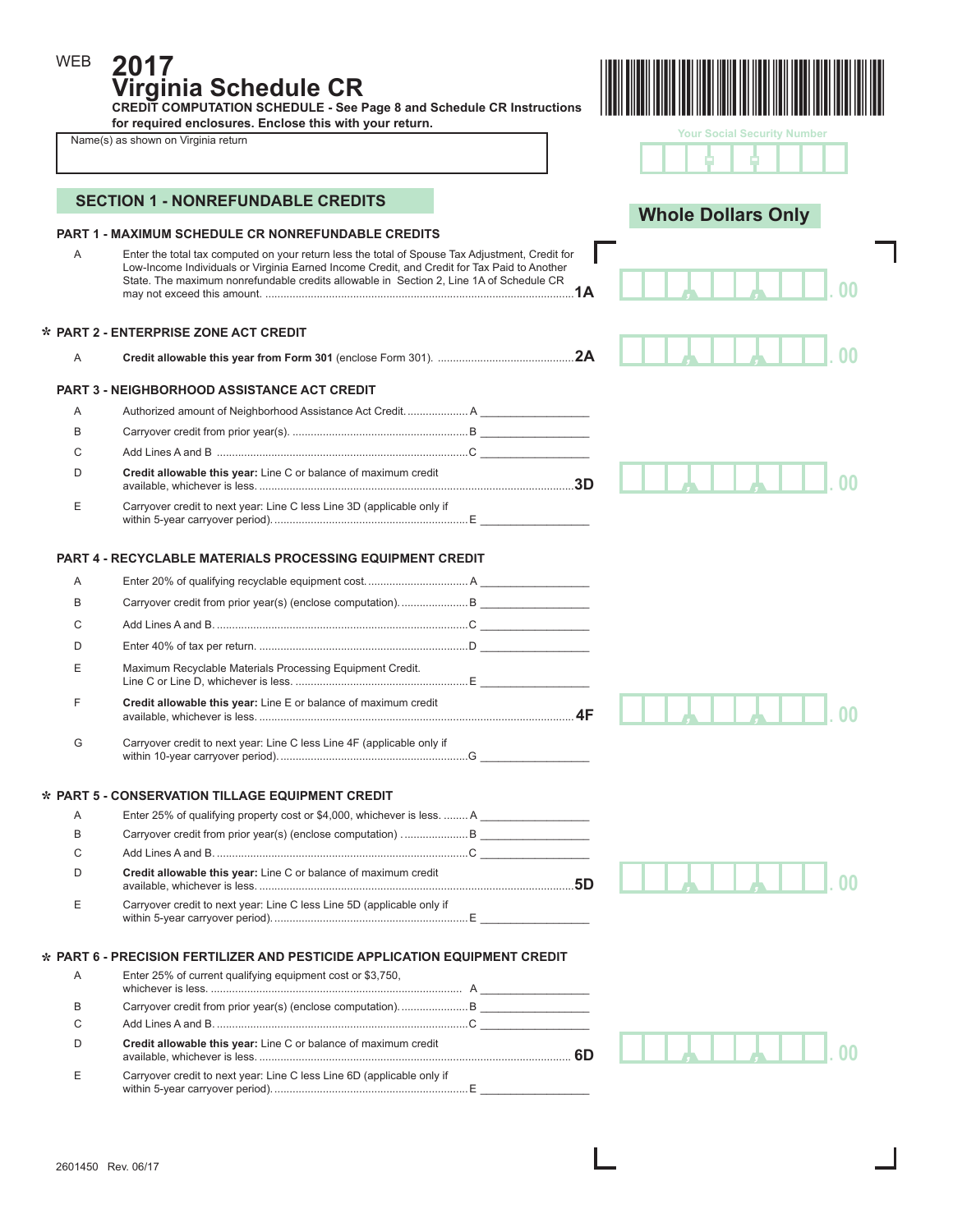### WEB

**Social Security Number** - -



I

Г

**PART 7 - RESERVED FOR FUTURE USE** 

**\***

# **PART 8 - CLEAN-FUEL VEHICLE AND VEHICLE EMISSIONS TESTING EQUIPMENT CREDITS \***

**Clean-Fuel Vehicle and Qualified Electric Vehicle Credit**

| Α                   |                                                                                                                                        |  |
|---------------------|----------------------------------------------------------------------------------------------------------------------------------------|--|
| B                   |                                                                                                                                        |  |
| C                   |                                                                                                                                        |  |
| D                   | Credit allowable this year: Line C or balance of maximum credit                                                                        |  |
| Ε                   | Carryover credit to next year: Line C less Line 8D (applicable only if                                                                 |  |
|                     | <b>Vehicle Emissions Testing Equipment Credit</b>                                                                                      |  |
| F                   | Enter 20% of the purchase or lease price paid during the year for                                                                      |  |
| G                   |                                                                                                                                        |  |
| Н                   |                                                                                                                                        |  |
|                     | Credit allowable this year: Line H or balance of maximum credit                                                                        |  |
| J                   | Carryover credit to next year: Line H less Line 8I (applicable only                                                                    |  |
|                     | <b>PART 9 - MAJOR BUSINESS FACILITY JOB TAX CREDIT</b>                                                                                 |  |
| A                   | Current credit amount authorized by the Department of Taxation                                                                         |  |
| B                   |                                                                                                                                        |  |
| C                   |                                                                                                                                        |  |
| D                   | Credit allowable this year: Line C or the balance of the maximum                                                                       |  |
| Е                   | Carryover credit to next year: Line C less Line 9D                                                                                     |  |
| <b>PART 10</b><br>Α | <b>FOREIGN SOURCE RETIREMENT INCOME TAX CREDIT</b><br>Qualifying taxable income on which the tax in the foreign                        |  |
| B                   |                                                                                                                                        |  |
| C                   | Qualifying tax paid to the foreign country.                                                                                            |  |
| D                   |                                                                                                                                        |  |
| Ε                   | Income percentage. Divide Line A by Line B. Compute to one decimal                                                                     |  |
| F                   |                                                                                                                                        |  |
| G                   | Credit allowable this year: Enter the lesser of Line C or Line F,                                                                      |  |
| <b>PART 11</b>      | - HISTORIC REHABILITATION TAX CREDIT                                                                                                   |  |
| A                   |                                                                                                                                        |  |
| B                   |                                                                                                                                        |  |
| C                   |                                                                                                                                        |  |
| D                   |                                                                                                                                        |  |
| Е                   | Credit allowable this year: Enter the amount from Line D or the<br>balance of maximum credit available, whichever is less. Each credit |  |
| F                   | Carryover credit to next year: Line D less<br>Line 11E. (applicable only within 10-year carryover period).  F                          |  |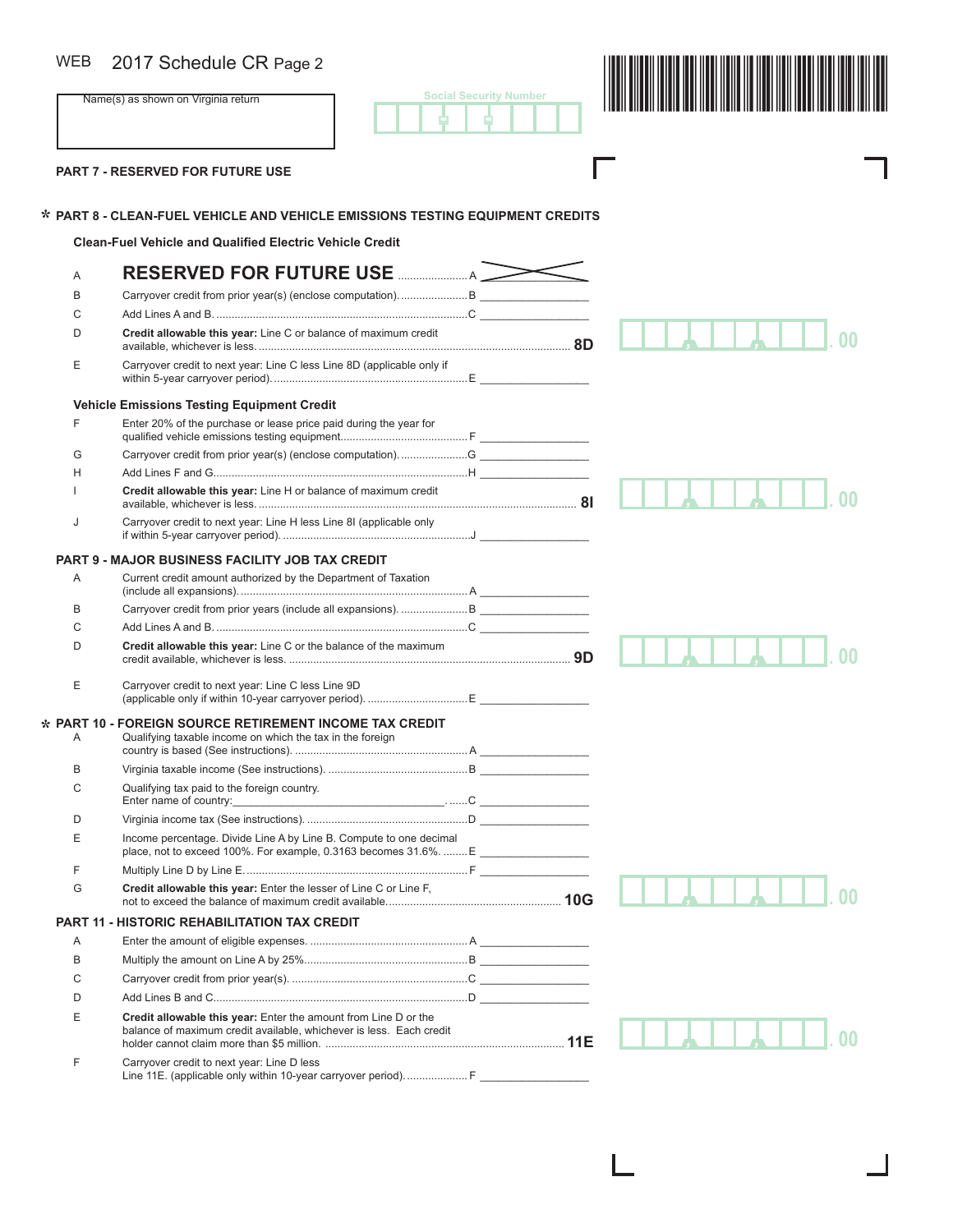## $\cdots$

| <b>WEB</b> | 2017 Schedule CR Page 3                                                                                                                                                                                 |                               |
|------------|---------------------------------------------------------------------------------------------------------------------------------------------------------------------------------------------------------|-------------------------------|
|            | Name(s) as shown on Virginia return                                                                                                                                                                     | <b>Social Security Number</b> |
|            | <b>PART 12 - RESERVED FOR FUTURE USE</b>                                                                                                                                                                |                               |
|            | <b>PART 13 - RESERVED FOR FUTURE USE</b>                                                                                                                                                                |                               |
|            | <b>PART 14 - RESERVED FOR FUTURE USE</b>                                                                                                                                                                |                               |
|            | PART 15 - QUALIFIED EQUITY AND SUBORDINATED DEBT INVESTMENTS TAX CREDIT<br><b>SPOUSE</b>                                                                                                                | YOU                           |
| Α          | Credit amount authorized by the                                                                                                                                                                         |                               |
| B          |                                                                                                                                                                                                         |                               |
| C          |                                                                                                                                                                                                         |                               |
| D          | Credit(s) allowable this year:<br>Your credit: Enter the amount from Line C, YOU column or the<br>balance of maximum credit available, whichever is less (not to exceed                                 |                               |
|            | Be sure to claim the proper credit on the total lines                                                                                                                                                   |                               |
| Е<br>F     | Spouse's credit: Enter the amount from Line C, SPOUSE column or the<br>balance of maximum credit available, whichever is less (not to exceed<br>Carryover credit to next year:                          |                               |
|            | Line C less Line 15D and/or Line 15E (applicable                                                                                                                                                        |                               |
|            | <b>PART 16 - WORKER RETRAINING TAX CREDIT</b>                                                                                                                                                           |                               |
| Α          | Enter amount of Worker Retraining Tax Credit authorized by the                                                                                                                                          |                               |
| В          |                                                                                                                                                                                                         |                               |
| С          |                                                                                                                                                                                                         |                               |
| D          | Credit allowable this year: Enter the amount from Line C or the                                                                                                                                         |                               |
| Ε          | Carryover credit to next year: Line C less Line 16D                                                                                                                                                     |                               |
| A          | * PART 17 - WASTE MOTOR OIL BURNING EQUIPMENT CREDIT<br>Enter 50% of the purchase price paid during the taxable year for<br>equipment used exclusively for burning waste motor oil at your facility.  A |                               |
| B          | Credit allowable this year: Enter the amount from Line A, up to                                                                                                                                         |                               |
|            | <b>PART 18 - CREDIT FOR PURCHASE OF LONG-TERM CARE INSURANCE</b><br>** For policies purchased 1/1/2011 - 12/31/2013 only **                                                                             |                               |
|            | This credit was repealed for taxable years beginning on or after<br>January 1, 2014. Long-Term care insurance tax credits earned<br>and unclaimed prior to January 1, 2014, may be claimed below.       |                               |
|            | Enter the date the policy was issued to you. Issue date must be                                                                                                                                         |                               |
|            | Enter the date the policy was issued to your spouse. Issue date must be                                                                                                                                 |                               |
| Α          |                                                                                                                                                                                                         |                               |
| В<br>С     | EXPIRED - December 31, 2013.                                                                                                                                                                            |                               |
| D          |                                                                                                                                                                                                         |                               |
| Е          | Credit allowable this year: Enter the amount from Line D or the                                                                                                                                         |                               |
| F          | Carryover credit to next year: Line D less                                                                                                                                                              |                               |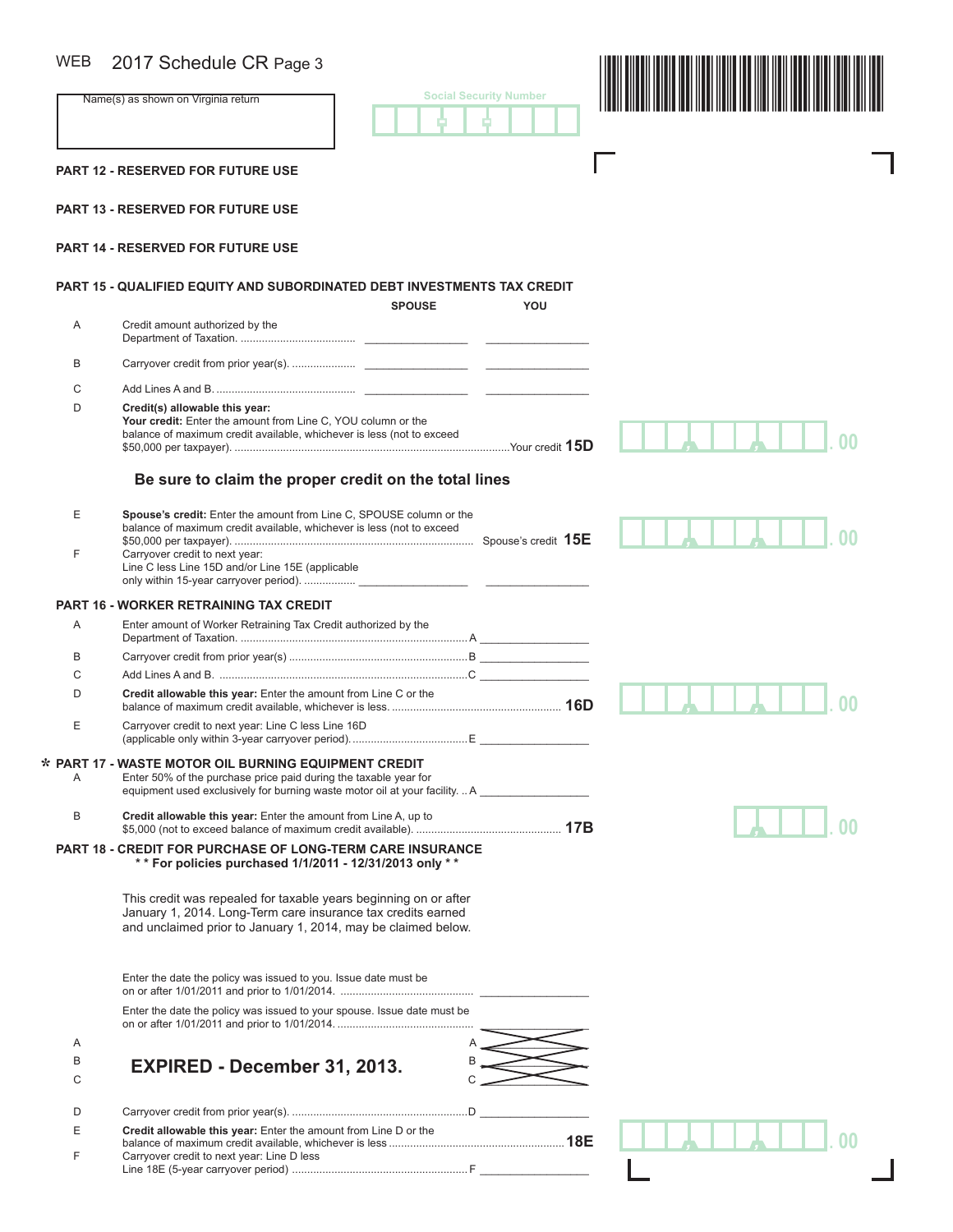| <b>WEB</b> | 2017 Schedule CR Page 4                                                                                                                               |                               |
|------------|-------------------------------------------------------------------------------------------------------------------------------------------------------|-------------------------------|
|            | Name(s) as shown on Virginia return                                                                                                                   | <b>Social Security Number</b> |
|            |                                                                                                                                                       |                               |
|            | <b>PART 19 - BIODIESEL AND GREEN DIESEL FUELS TAX CREDIT</b>                                                                                          |                               |
| Α          | Enter the amount of Biodiesel and Green Diesel Fuels Tax Credit authorized<br>by the Virginia Department of Taxation or the amount transferred to you |                               |
| B          |                                                                                                                                                       |                               |
| C          |                                                                                                                                                       |                               |
| D          |                                                                                                                                                       |                               |
| E          |                                                                                                                                                       |                               |
| F          | Credit allowable this year: Enter the amount from Line $E$                                                                                            |                               |
| G          | Carryover credit to next year: Line E less Line 19F                                                                                                   |                               |
|            | <b>PART 20 - LIVABLE HOME TAX CREDIT</b>                                                                                                              |                               |
| Α          | Enter the amount of the Livable Home Tax Credit authorized by the                                                                                     |                               |
| B          |                                                                                                                                                       |                               |
| C          |                                                                                                                                                       |                               |
| D          | Credit allowable this year: Enter the amount from Line C                                                                                              |                               |
| Ε          | Carryover credit to next year: Line C less Line 20D                                                                                                   |                               |
|            | <b>PART 21 - RIPARIAN WATERWAY BUFFER TAX CREDIT</b>                                                                                                  |                               |
| Α          | Enter the amount of Riparian Waterway Buffer Tax Credit                                                                                               |                               |
| B          |                                                                                                                                                       |                               |
| C          |                                                                                                                                                       |                               |
| D          | Credit allowable this year: Enter the amount from Line C                                                                                              |                               |
| E          | Carryover credit to next year: Line C less Line 21D                                                                                                   |                               |
|            | <b>PART 22 - LAND PRESERVATION TAX CREDIT</b><br><b>SPOUSE</b>                                                                                        | YOU                           |
| Α          | Credit amount authorized or the amount<br>transferred to you and/or spouse in the                                                                     |                               |
| B          |                                                                                                                                                       |                               |
|            |                                                                                                                                                       |                               |
| C          |                                                                                                                                                       |                               |
| D          | Total credit transferred to others in                                                                                                                 |                               |
| E          |                                                                                                                                                       |                               |
| F          | Credit(s) allowable this year:                                                                                                                        |                               |
|            | Your credit: Enter the amount from Line E, YOU column<br>or the balance of maximum credit available, whichever is less                                |                               |
|            | Be sure to claim the proper credit on the total lines.                                                                                                |                               |
| G          | Spouse's credit: Enter the amount from Line E, SPOUSE column<br>or the balance of maximum credit available, whichever is less                         |                               |
| Н          | Carryover credit to next year: Line E less                                                                                                            |                               |
|            | <b>PART 23 - COMMUNITY OF OPPORTUNITY TAX CREDIT</b>                                                                                                  |                               |
| A          | Enter the amount of credit authorized by the                                                                                                          |                               |
| B          |                                                                                                                                                       |                               |
| C          |                                                                                                                                                       |                               |
| D          | Credit allowable this year: Enter amount from Line C or                                                                                               |                               |
| Ε          | Carryover credit to next year: Line C less Line 23D                                                                                                   |                               |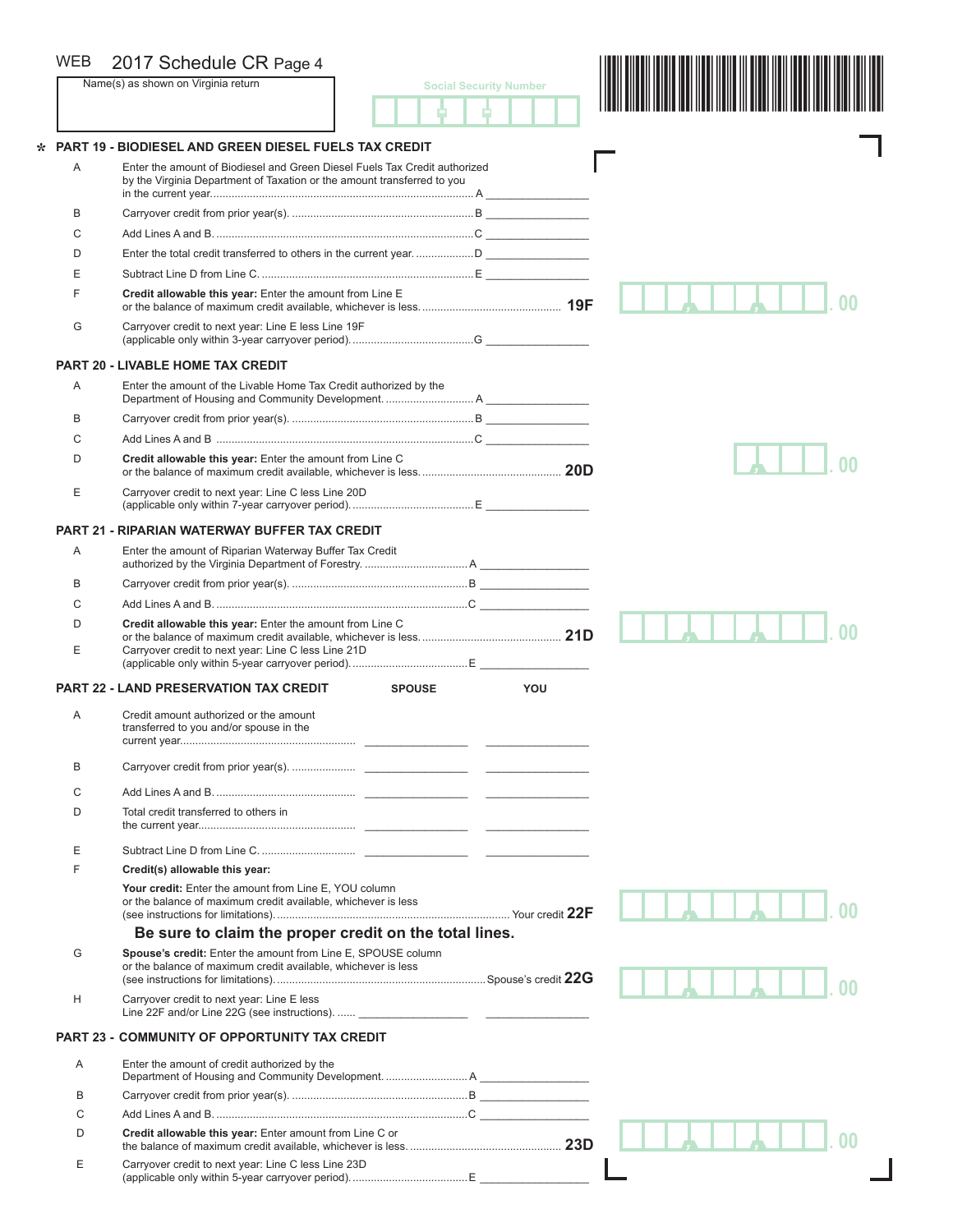## WEB 2017 Schedule CR Page 5

| <b>WEB</b>     | 2017 Schedule CR Page 5                                    |                               |  |
|----------------|------------------------------------------------------------|-------------------------------|--|
|                | Name(s) as shown on Virginia return                        | <b>Social Security Number</b> |  |
|                | <b>PART 24 - GREEN JOBS CREATION TAX CREDIT</b>            |                               |  |
| Α              | Enter the total eligible credit amount for each green job  |                               |  |
| В              |                                                            |                               |  |
| C              |                                                            |                               |  |
| D              | Credit allowable this year: Enter the amount from Line C   |                               |  |
| Ε              | Carryover credit to next year: Line C less Line 24D        |                               |  |
|                | <b>PART 25 - RESERVED FOR FUTURE USE</b>                   |                               |  |
|                | <b>PART 26 - FARM WINERIES AND VINEYARDS TAX CREDIT</b>    |                               |  |
| Α              | Enter the total eligible credit amount authorized by       |                               |  |
| В              |                                                            |                               |  |
| С              |                                                            |                               |  |
| D              | Credit allowable this year: Enter the amount from Line C   |                               |  |
| Ε              | Carryover credit to next year: Line C less Line 26D        |                               |  |
| <b>PART 27</b> | - INTERNATIONAL TRADE FACILITY TAX CREDIT                  |                               |  |
| Α              | Enter the total eligible credit amount authorized by       |                               |  |
| В              |                                                            |                               |  |
| C              |                                                            |                               |  |
| D              |                                                            |                               |  |
| Ε              | Maximum International Trade Facility Tax Credit: Enter the |                               |  |
| F              | Credit allowable this year: Enter the amount from Line E   |                               |  |
| G              | Carryover credit to next year: Line C less Line 27F        |                               |  |
|                | <b>PART 28 - PORT VOLUME INCREASE TAX CREDIT</b>           |                               |  |
| Α              | Enter the total eligible credit amount authorized by       |                               |  |
| В              |                                                            |                               |  |
| С              |                                                            |                               |  |
| D              | Credit allowable this year: Enter the amount from Line C   |                               |  |
| Ε              | Carryover credit to next year: Line C less Line 28D        |                               |  |
| <b>PART 29</b> | <b>BARGE AND RAIL USAGE TAX CREDIT</b>                     |                               |  |
| Α              | Enter the total eligible credit amount authorized by       |                               |  |
| B              |                                                            |                               |  |
| С              |                                                            |                               |  |
| D              | Credit allowable this year: Enter the amount from Line C   |                               |  |
| Ε              | Carryover credit to next year: Line C less Line 29D        |                               |  |

ட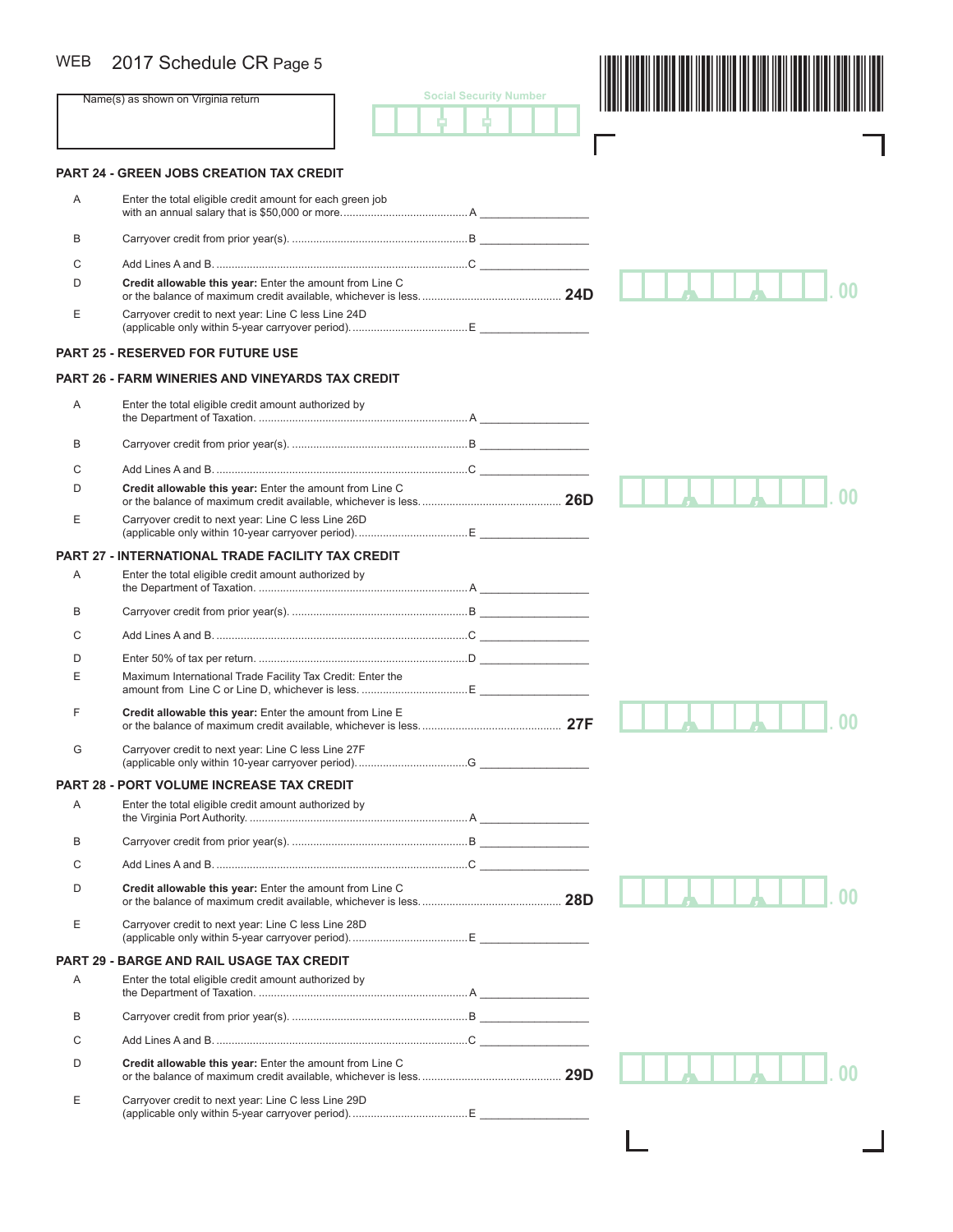### WEB 2017 Schedule CR Page 6

|   | 2017 Schedule CR Page 6                                                                                                                          |                               |  |
|---|--------------------------------------------------------------------------------------------------------------------------------------------------|-------------------------------|--|
|   | Name(s) as shown on Virginia return                                                                                                              | <b>Social Security Number</b> |  |
|   |                                                                                                                                                  |                               |  |
|   | PART 30 - RESEARCH AND DEVELOPMENT EXPENSES TAX CREDIT                                                                                           |                               |  |
| Α | Enter the total eligible credit amount authorized by                                                                                             |                               |  |
| B | Reserved for future use                                                                                                                          |                               |  |
| C | Reserved for future use                                                                                                                          |                               |  |
| D | Credit allowable this year: Enter the amount from Line A                                                                                         |                               |  |
|   | <b>PART 31 - TELEWORK EXPENSES TAX CREDIT</b>                                                                                                    |                               |  |
| A | Enter the amount of Telework Expenses Tax Credit authorized by                                                                                   |                               |  |
| B | Credit allowable this year: Cannot be claimed for the 2017                                                                                       | 31B                           |  |
|   | PART 32 - EDUCATION IMPROVEMENT SCHOLARSHIPS TAX CREDIT                                                                                          |                               |  |
| Α | Enter the total eligible credit amount authorized by                                                                                             |                               |  |
| В |                                                                                                                                                  |                               |  |
| C |                                                                                                                                                  |                               |  |
| D | Credit allowable this year: Enter the amount from Line C                                                                                         |                               |  |
| Ε | Carryover credit to next year: Line C less Line D                                                                                                |                               |  |
|   | <b>PART 33 - MAJOR RESEARCH AND DEVELOPMENT EXPENSES TAX CREDIT</b>                                                                              |                               |  |
|   |                                                                                                                                                  |                               |  |
| Α | Enter the total eligible credit amount authorized by                                                                                             |                               |  |
|   |                                                                                                                                                  |                               |  |
| В |                                                                                                                                                  |                               |  |
| C |                                                                                                                                                  |                               |  |
| D | Credit allowable this year: Enter the amount from Line C or the balance<br>of maximum credit available, whichever is less. This amount cannot be |                               |  |
| Ε | Carryover credit to next year: Line C less Line D                                                                                                |                               |  |
|   | <b>PART 34 - FOOD CROP DONATION TAX CREDIT</b>                                                                                                   |                               |  |
| Α | Enter the total eligible credit amount authorized by                                                                                             |                               |  |
| B |                                                                                                                                                  |                               |  |
| C |                                                                                                                                                  |                               |  |
| D | Credit allowable this year: Enter the amount from Line C                                                                                         |                               |  |
| Ε | Carryover credit to next year: Line C less Line D                                                                                                |                               |  |
|   | * PART 35 - VIRGINIA COAL EMPLOYMENT AND PRODUCTION INCENTIVE TAX CREDIT                                                                         |                               |  |
|   |                                                                                                                                                  |                               |  |
|   |                                                                                                                                                  |                               |  |

L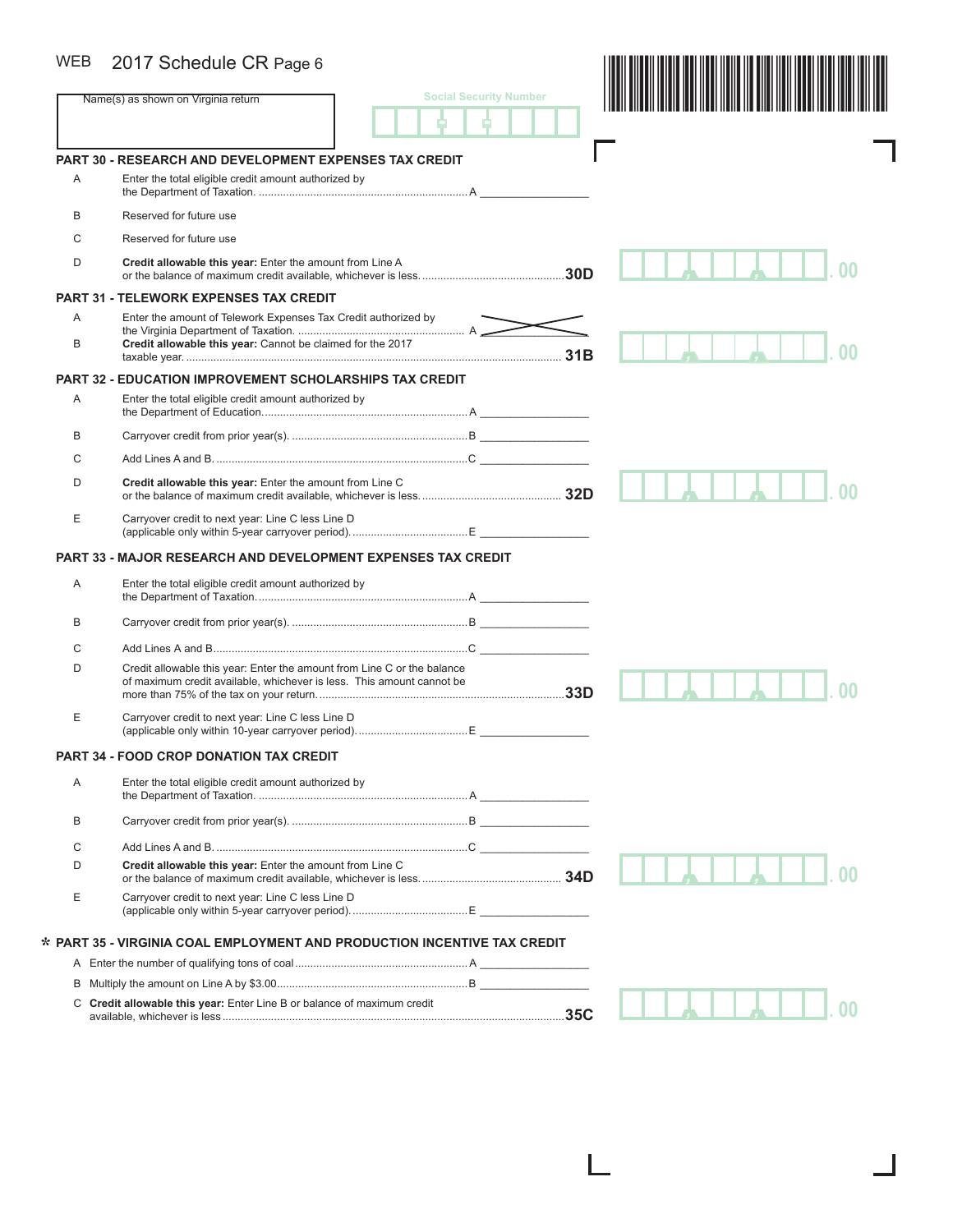#### 2017 Schedule CR Page 7 WEB

|  | <b>Social Security Number</b> |  |
|--|-------------------------------|--|
|  |                               |  |



Г

*, ,* **. 00**

L

# **SECTION 2 - TOTAL NONREFUNDABLE CREDITS**

A. Add Lines 2A, 3D, 4F, 5D, 6D, 8D, 8I, 9D, 10G, 11E, 15D, 15E, 16D, 17B, 18E, 19F, 20D, 21D, 22F, 22G, 23D, 24D, 26D, 27F, 28D, 29D, 30D, 31B, 32D, 33D, 34D, 35C (if you claimed more than the maximum allowed nonrefundable credits, see instructions). .........................................................................................................................**1A**

### **SECTION 3 - REFUNDABLE CREDITS**

### **PART 1 - COALFIELD EMPLOYMENT ENHANCEMENT TAX CREDIT \***

| A | 100% Coalfield Employment Enhancement Tax Credit from 1(b) of your                                                                                     |    |  |  |
|---|--------------------------------------------------------------------------------------------------------------------------------------------------------|----|--|--|
| B |                                                                                                                                                        |    |  |  |
| C |                                                                                                                                                        |    |  |  |
| D | Total Coalfield Employment Enhancement Tax Credit allowable this                                                                                       |    |  |  |
| E | <b>RESERVED FOR FUTURE USE</b>                                                                                                                         |    |  |  |
|   | <b>PART 2 - MOTION PICTURE PRODUCTION TAX CREDIT</b>                                                                                                   |    |  |  |
| A |                                                                                                                                                        | 2A |  |  |
|   | * PART 3 - AGRICULTURAL BEST MANAGEMENT PRACTICES TAX CREDIT                                                                                           |    |  |  |
| A | Enter amount of credit authorized by the Department of Conservation and Recreation. 3A                                                                 |    |  |  |
|   | <b>PART 4 - RESEARCH AND DEVELOPMENT EXPENSES TAX CREDIT</b>                                                                                           |    |  |  |
| A | Enter amount of Research and Development Expenses Tax Credit authorized by the                                                                         | 4A |  |  |
|   | <b>SECTION 4 - TOTAL REFUNDABLE CREDITS</b>                                                                                                            |    |  |  |
|   | <b>PART 1 - TOTAL REFUNDABLE CREDITS</b>                                                                                                               |    |  |  |
| A | Add Section 3, Part 1 - Line 1D, Part 2 - Line 2A, Part 3 - Line 3A and                                                                                | 1A |  |  |
|   | <b>SECTION 5 - TOTAL CURRENT YEAR CREDITS</b>                                                                                                          |    |  |  |
|   | <b>PART 1 - TOTAL CURRENT YEAR CREDITS</b>                                                                                                             |    |  |  |
| A | Total credits allowable this year. Enter the total of Section 2, Line 1A<br>and Poetian 4, Dart 4. Line 1A berg and an Line 27 of Earm 760, Line 27 of |    |  |  |

 and Section 4, Part 1 - Line 1A here and on Line 27 of Form 760, Line 27 of Form 760PY or Line 27 of Form 763...........................................................................................**1A**

*, ,* **. 00**

ı